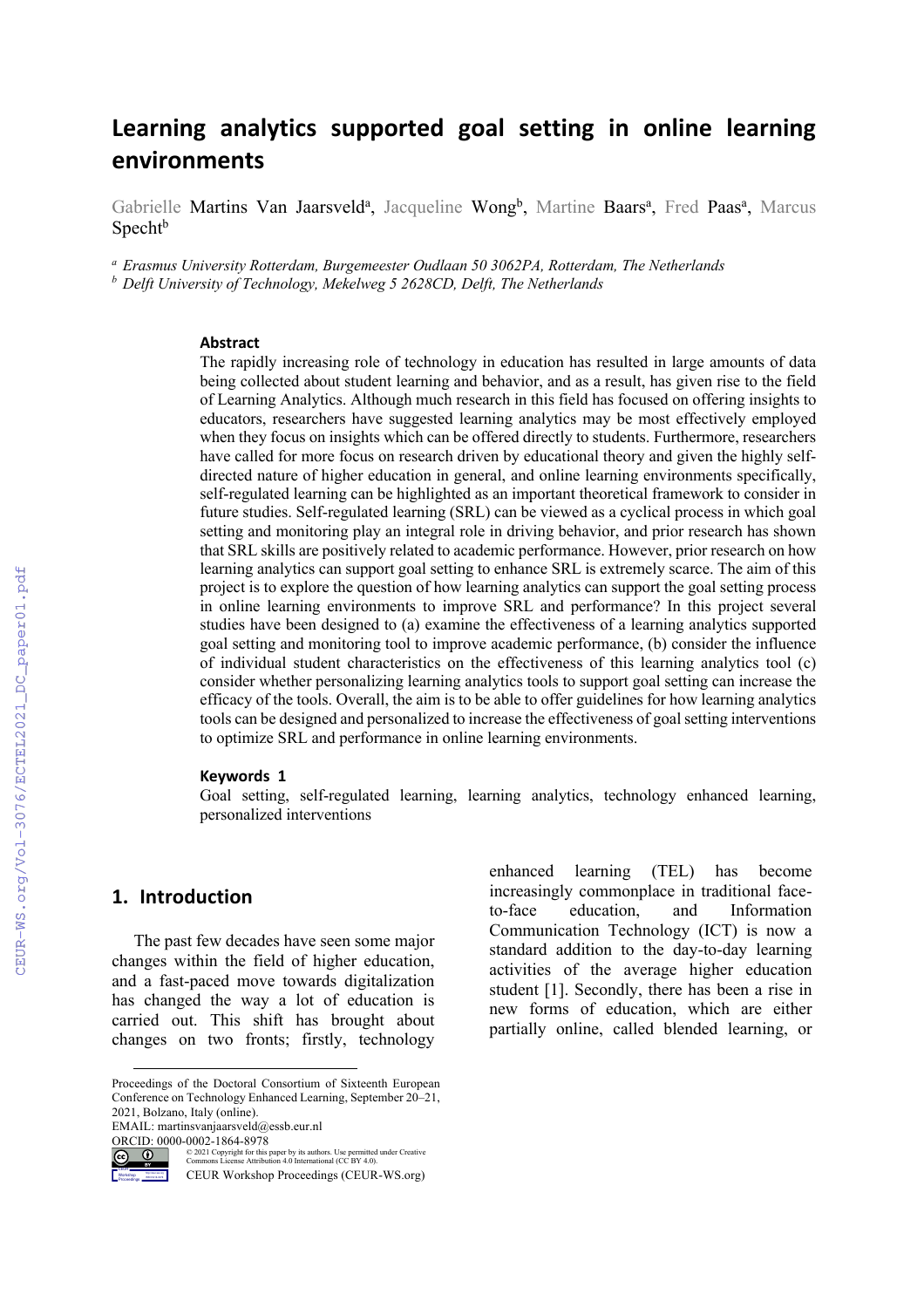fully online, like distance learning or massive open online courses (MOOCs). While these kinds of education have been on the rise for several decades, the past few years have seen them become more widely available and accessible to a larger audience. This shift has offered the opportunity to expand and grow both research and educational practice in many novel directions. However, this shift to partially or fully digital learning environments has also brought about some unique difficulties. It has become clear that the skills needed to thrive in these digital learning environments are not always the same as those needed in traditional face-to-face classrooms [2], [3]. This has been highlighted during the COVID-19 pandemic, where the sudden and widespread shift to digital education saw a lot of students struggling to effectively manage their own learning [4]. This struggle has highlighted the fact that some of the most important skills needed to thrive in TEL environments are selfregulated learning (SRL) skills. According to researchers, throughout their years in higher education "students are on a journey to become self-managing and self-directed learners." [5, p. 130]. While they may be important in any higher education program, SRL skills are even more important in TEL environments, which often involve high learner autonomy, less teacher oversight, and a non-linear program structure [6]. SRL is described as a process in which students are metacognitively and behaviorally active in their own learning process, and implement self-monitoring, learning, and reflection strategies to strive towards goal attainment [7]. As higher education continues its current trend towards digitalization, supporting students in their development of SRL skills is likely to become even more critical to ensure their success.

Understanding how to support learners SRL is a topic which has garnered much attention from researchers over the years [8]–[10]. Previous research has shown that high SRL skills are a predictor of effective learning processes, and better academic performance [11]. Furthermore, research has shown that many students lack effective SRL skills, and struggle to implement SRL strategies within their daily learning processes [12]. However, effectively supporting SRL, especially within online learning environments, has been shown to be a complex task [6], [13], [14]. Previous studies have demonstrated that student

engagement with SRL support tools is often low [15], [16], and those students who are most in need of support are often the ones least likely to seek it out and make use of it [17], [18]. Furthermore, tools which are developed to support SRL differ widely in their approach and content, and as such, they are not all equally effective. Some SRL support tools are significantly more likely to result in behavioral change and have positive effects on academic outcomes than others [19]. Moreover, not all students interact with SRL support tools in the same manner, and what is effective for one group of students might not be as effective for other groups [20], [21]. Thus, it is important to fully explore how to effectively design and implement SRL support tools within TEL environments, as well as how to tailor them to the needs of individual students and increase the likelihood of students engaging with them.

# **1.1. Self-regulated learning and goal setting**

SRL is a broad framework which describes several motivational, cognitive, and behavioral processes which contribute to an autonomous learning process [7]. These processes have been extensively studied, and as a result, there are many different models which have been proposed to describe them (for a review see [22]). The most commonly used model of SRL is that by Zimmerman [23]. Zimmerman described SRL as the process of transforming mental and physical abilities into task-related skills [7]. Zimmerman's model describes the process as cyclical, with three separate stages: 1) the forethought stage, 2) the performance stage, 3) and the self-reflection stage. Students start in the forethought stage by setting goals and creating plans to achieve them. In the performance stage they use regulatory strategies to guide their study activities and monitor their progress towards their goals. And finally in the self-reflection stage they reflect on their performance, and how well they have achieved their goals and adjust their plans for future learning accordingly. While it is important to support students throughout the whole SRL process, the first stage, goal setting, is especially critical as it drives the rest of the cycle and forms the basis for motivated behavioral change [24]. A goal is defined as "something an individual is trying to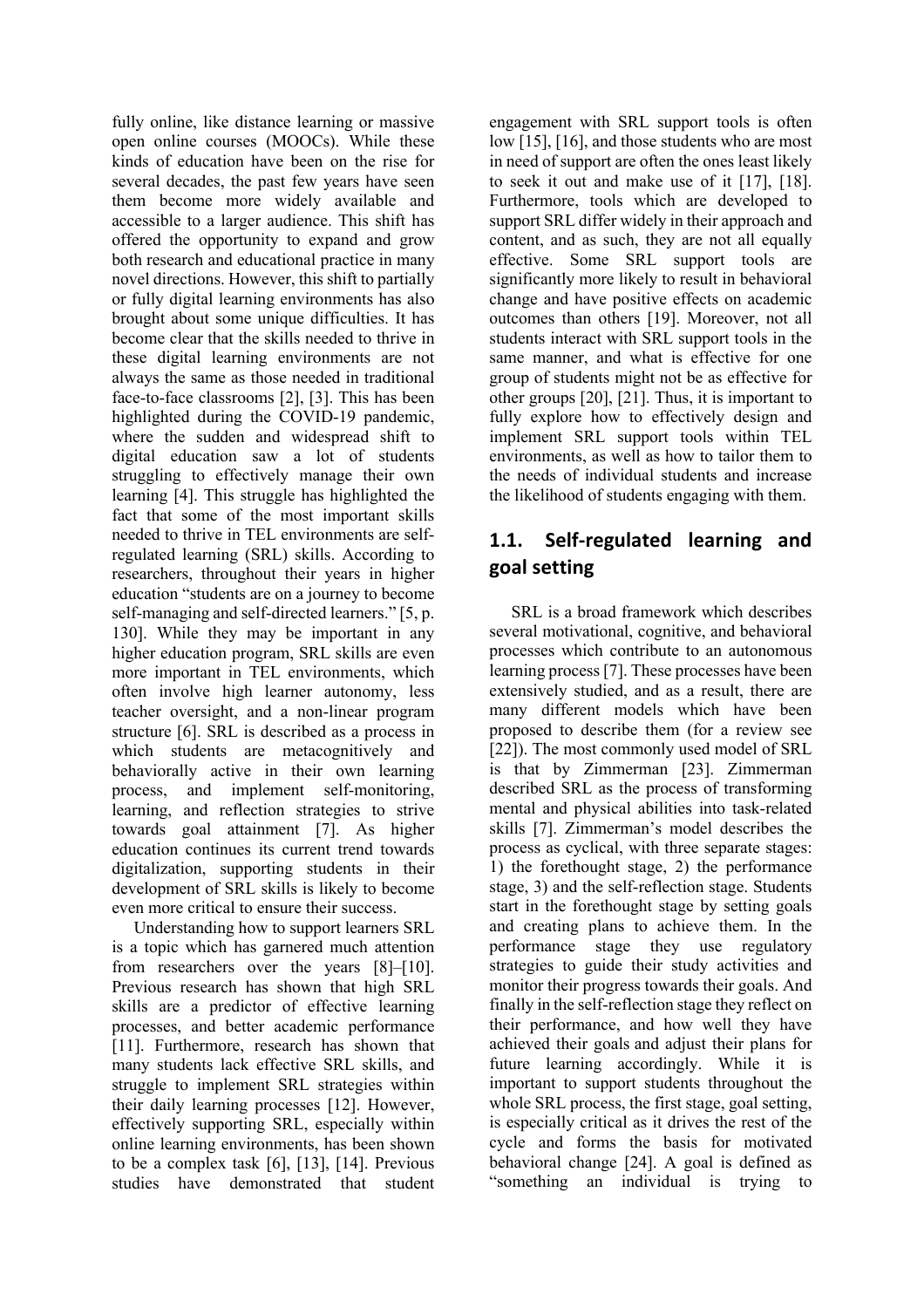accomplish" [25, p. 126] and goal setting is the act of consciously deciding upon goals to strive for. Without effective goal setting, students are not able to effectively carry out the second and third phases of the SRL cycle. This highlights the importance of understanding the underlying processes of the SRL cycle in order to support it. Self-determination theory (SDT) describes the elements which drive motivated behavior [26]. According to SDT the three crucial elements for motivation are autonomy, competence, and relatedness [26]. The importance of allowing students autonomy within education has been demonstrated [27], and the importance of autonomy within SRL has also been established [28]. Prior studies show that while TEL tools may try offer students autonomy in how they use them, the decisions students make may not always be the most effective for learning or performance [14]. It therefore becomes clear that in order to design an effective goal setting intervention, the goal setting process should be guided sufficiently for students to set effective goals, while still allowing students to feel autonomous and motivated in the process.

Goal setting as a means of improving performance has been studied for many decades, starting with Edwin Locke who developed the Goal Setting Theory [29]. Locke's original theory focused on how goal specificity and goal difficulty moderated the relationship between goal setting and task performance [29]. Goal setting has remained a popular research topic, and research over the years has suggested many other goal characteristics which may affect effective goal setting. However, despite a broad base of literature on the topic, there is very little consensus on what the characteristics of an effective goal setting tool are. Prior research does show that there is a delicate balance that needs to be struck between guiding students to set effective goals and giving them autonomy to create their own goals. Studies show that students are generally ineffective goal setters when allowed to set their own goals [30], [31]. However, merely having a goal in mind is not enough, the kinds of goals which are set as well as the act of creating plans to achieve them are also important [32], and therefore providing guidance is crucial.

Furthermore, although some studies in recent years have started to carry out goal setting activities in online learning

environments, there has been very little research on the potential to enhance and support these tools when they are delivered digitally. To support the process of SRL in TEL environments, tools can focus on helping students set effective and meaningful goals, and then offer additional support to guide them through the remainder of the SRL cycle. However, SRL interventions can be resource heavy, especially given the fact that they are often most effective when they can be adjusted to the needs of individual students. TEL environments can offer personalized and adaptive interventions by making use of data collected about student performance and behavior, which is known as learning analytics. Therefore, offering support tools in TEL environments have a unique advantage in using learning analytics over traditional face-to-face classrooms.

# **1.2. Learning analytics**

Learning analytics is still a new area of study, which arose as TEL became more common in day-to-day educational settings. The definition of learning analytics still differs across the literature, but The Society for Learning Analytics Research defines it as "the measurement, collection, analysis and reporting of data about learners and their contexts, for purposes of understanding and optimizing learning and the environments" [33]. This definition covers a broad range of data and analysis opportunities which have arisen within education. Learning analytics relies on data which is generated when students interact with digital learning environments, and this is called trace data [34]. Trace data are interpreted as observable indicators of students' underlying learning processes [35]. Thus, the aim of learning analytics studies is often to draw conclusions about learning processes based on how students behave in online learning environments. While researchers have previously theorized that learning analytics offer a powerful and efficient means of supporting SRL [36]–[38], few studies have implemented learning analytics as a means of enhancing and personalizing goal setting tools [9]. Furthermore, while prior research has shown that student engagement in online learning environments can be a challenge, learning analytics and technology in general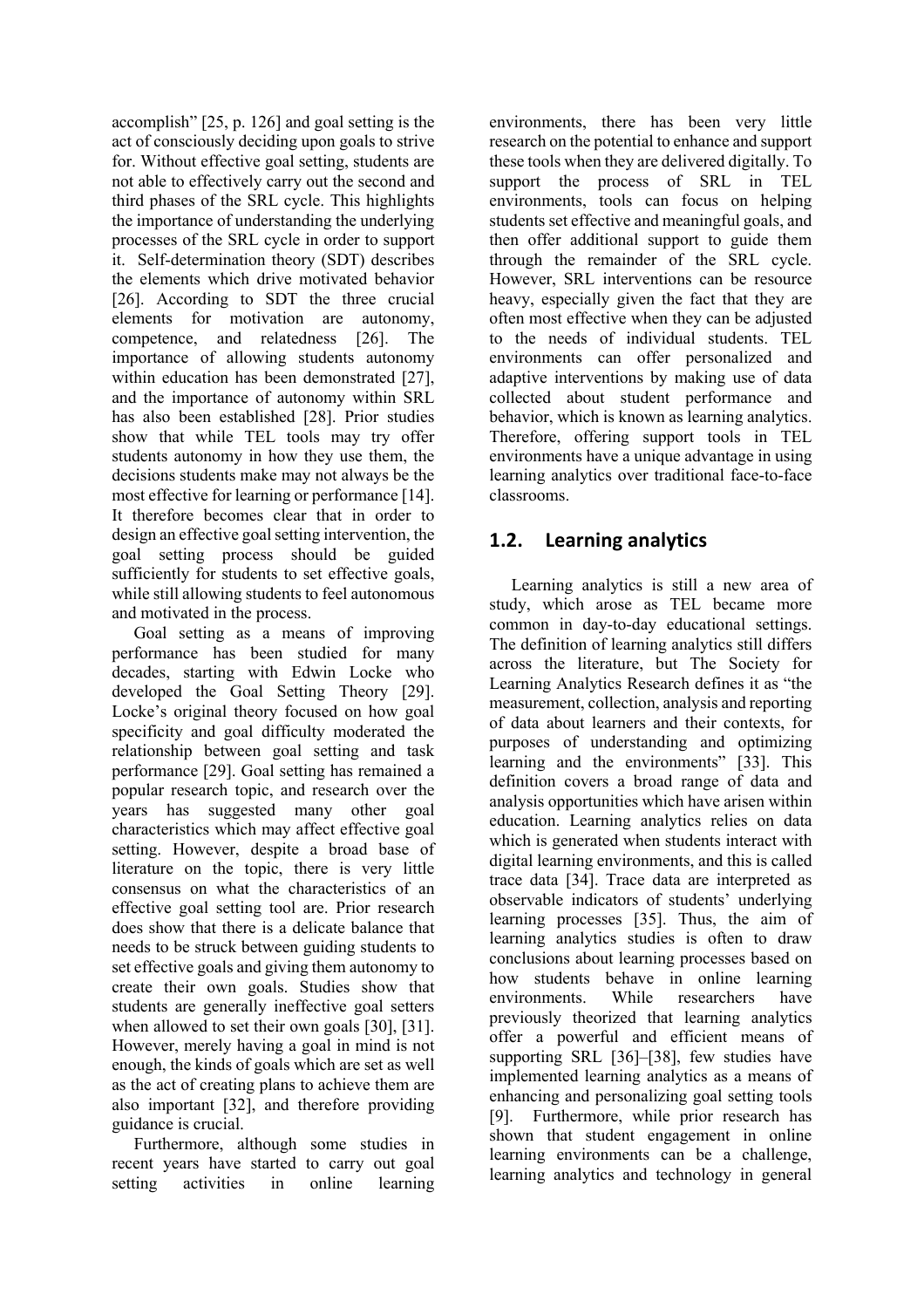offer means of combating this problem. SRL tools in online environments can combat low engagement by offering personalized experiences using learning analytics data. Personalization in education, and within the field of TEL tools is a popular topic, but it's important to understand in what ways personalizing tools using learning analytics can be beneficial. There are many different characteristics which affect the way in which students interact with TEL environments, such as personality traits [39], [40]. In the context of learning analytics, personalization can include identifying groups of students on the basis of their individual characteristics, examining what their patterns of use reveal about their interaction with the tool, and their individual needs, and creating a tool which is adaptive in nature can be personalized in response. While this kind of personalization can take many forms, the aim is to create a tool which moves away from the one-size-fits-all approach of educational tools, and to take advantage of the affordances offered by TEL tools.

Another powerful means of leveraging technology and data to support goal setting is using conversational agents. Prior studies have shown that goal setting guidance is significantly more effective when delivered by an experimenter, as opposed to via a worksheet [41]. Furthermore, it has been suggested that conversational agents could significantly improve the effectiveness, and scalability, of goal setting based interventions [42]. Existing studies have shown that conversational agents can have a positive effect on student engagement with the tools, as well as increasing their effectiveness [43]. However, there is little experimental work on the effect of delivering goal setting interventions via conversational agents. This demonstrates the power of leveraging learning analytics and TEL environments to enhance SRL tools to increase their effectiveness, but also the gap in the literature about effective means of doing so. These methods of creating adaptive and personalized interventions are especially important given that current literature suggests that not all students interact with learning analytics tools in the same manner, and it is therefore important to offer individuals personalized experiences to maximize their benefits [44], [45]. Given the literature which suggests that that individual student characteristics affect the way in which students

interact with these tools, and it is therefore important to take this into consideration and create adaptive tools which can adjust to the needs of individuals [9], [46].

Therefore, during this project we aim to address the importance of SRL in TEL environments, by investigating how to best design and implement goal setting support tools, enhanced by learning analytics, to improve student SRL skills and academic performance. We aim to use learning analytics to not only offer personalized goal setting, monitoring and reflection tools, but also to create a tool which adapts based on a student's prior performance, and personal characteristics.

# **2. Proposed approach**

With this project, we aim to apply a multidisciplinary approach by combining insights from the fields of psychology, educational sciences, learning analytics, and educational data mining. Figure 1 below shows an overview of the studies planned for this project. Overall, with this project we aim to understand how best to implement goal setting and monitoring tools in online learning environments, and to explore how learning analytics can be used to enhance and personalize them, to offer students support that is tailored to their individual needs. The main research question of this project is "How can learning analytics support goal setting in online learning environments to improve learning and performance?" We will attempt to address this question using a design-based research approach, in which we develop a learning analytics supported goal setting tool, which is then implemented, tested, and refined in an iterative process. During each study carried out in this project, the developed tool will be tested in real-life educational settings and refined and improved based on the findings during that study. Each study will build upon the findings of the previous study in an iterative process aimed at improving the effectiveness of the tool and expanding its functionality with each study. During studies 2-4 the learning analytics supported goal setting tool will be embedded in a learning management system (LMS), used by students carrying out their bachelor's degree within a large Dutch higher education institution. Students will be able to interact with the directly from their browser while using their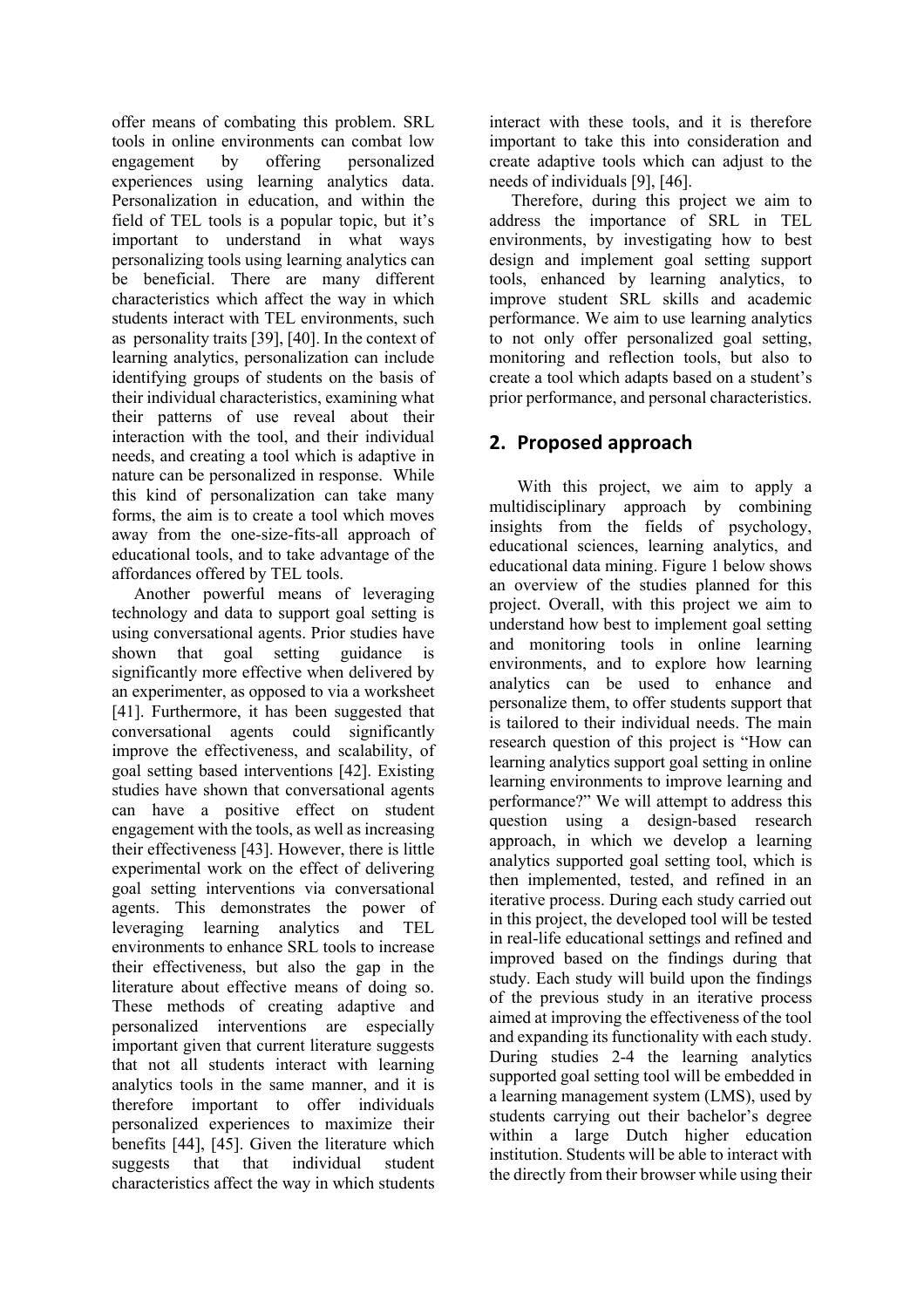LMS. Student performance will be measured using course grades, and trace data about student performance and behavior will be drawn from the LMS, as well as the learning analytics tool directly.



**Figure 1.** Overview of planned studies in project

### **2.1. Study 1: literature review**

The first study will be a literature review, which will give an overview of the field and existing relevant literature. This will culminate in the development of a goal setting tool, which will be used in later studies. The research questions for this study are as follows:

- 1. How have guided goal setting interventions been carried out in previous studies in higher educational institutions?
	- 1.1. What kinds of goals are students guided to set?
	- 1.2. How are the interventions designed and implemented?
- 2. What is the effect of the guided goal setting intervention on academic performance and SRL skills?
- 3. How has technology, and learning analytics been used to support goal setting in prior studies?

This study followed the Preferred Reporting Items for Systematic reviews and Meta-Analyses (PRISMA) statement to carry out a systematic search of the relevant literature [47].

# **2.2. Study 2: goal setting and monitoring**

Study 2 focuses on developing and implementing the goal setting tool, alongside learning analytics support in the form of goal monitoring and reflection elements and testing what effect the tool has on SRL skills and academic performance. The research questions for this study are as follows:

- 1. What is the effect of goal setting interventions on self-efficacy, selfregulated learning, and student performance in an online learning environment?
- 2. How can real time goal monitoring supported by learning analytics enhance the effect of goal setting interventions on student performance and engagement in an online learning environment?

This tool will be designed based on findings from the literature review carried out in study 1, as well as on theory from the relevant fields. Study 2 will be a randomized controlled trial (RCT) with two types of goal setting interventions and a control group. Analyses of Variance (ANOVAs) will be used to test whether the experimental groups differ in performance after the intervention tool has been used for a semester, and repeated measured ANOVA will test whether there is a difference in pre- and post-intervention selfefficacy, engagement, and SRL. Throughout this project Zimmerman and Pintrich's models of SRL will be used to evaluate the interventions and SRL skills [22]. Trace data will be examined to identify patterns of behavior in the learning environment and when using the tool, to inform the design of future iterations of the tool. This step is more exploratory in nature and will be used to inform decisions made during Study 3.

# **2.3. Study 3: personalizing SRL tools**

Study 3 focuses on individual student characteristics, and how the goal setting tool can be personalized using learning analytics, to increase its effectiveness. The research questions for this study are as follows:

1. To what extent are the effects of goal setting and monitoring interventions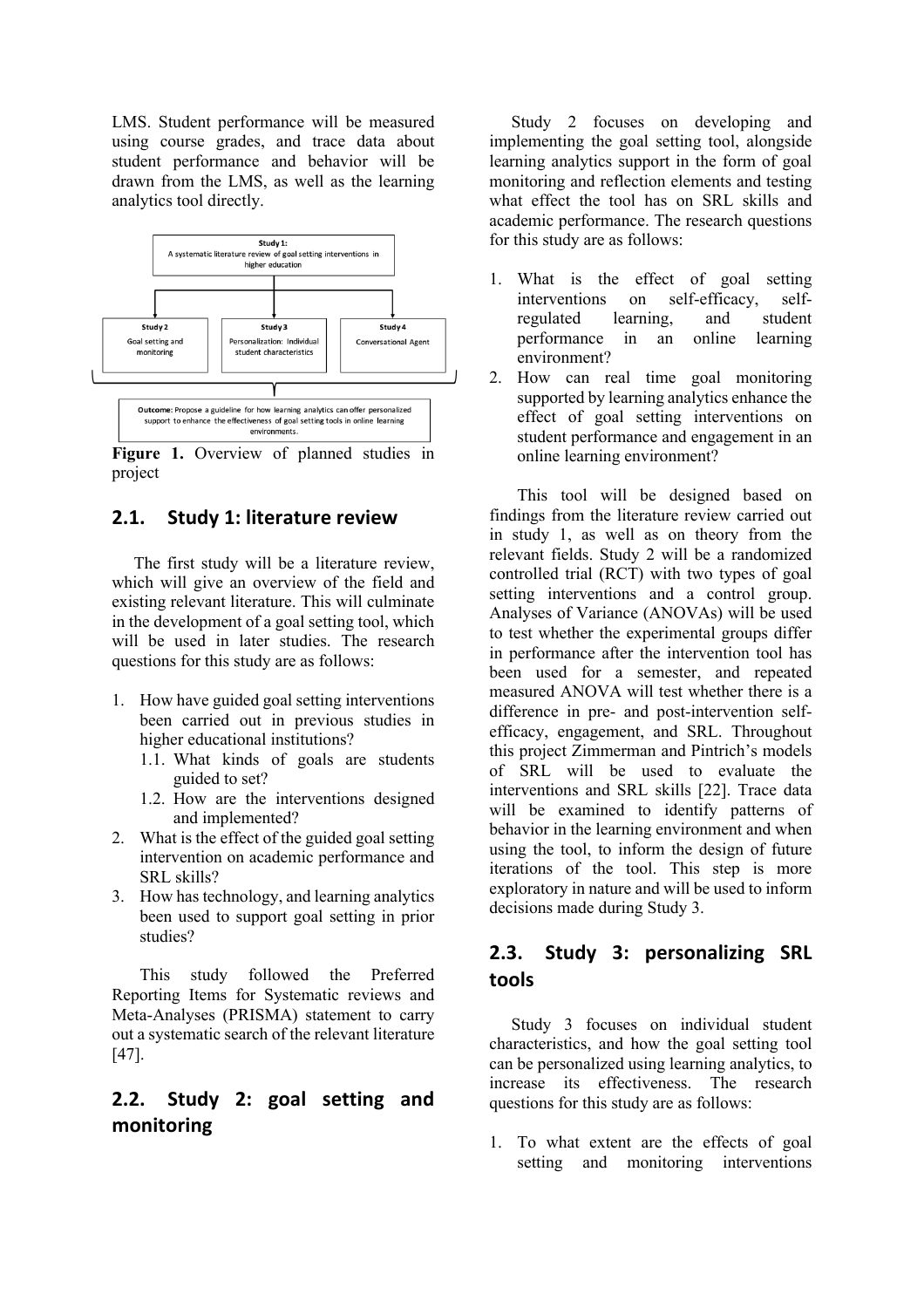moderated by individual student characteristics?

2. How can personalizing learning analytics tools based on student characteristics improve their effectiveness?

This study takes place in two parts. The first part will follow a similar design to study 2, but with a focus on testing the effectiveness of the tool, and students' interaction with the tool based on their individual characteristics. The second part aims to personalize elements of the intervention and examine whether this personalization improves the tools effectiveness. This personalization will be based on the exploration of groups of students and their patterns of behavior from Study 2, as well as existing theory and literature, and will focus on characteristics like personality traits, maladaptive study behaviors (like perfectionism or procrastination) and prior performance. The effectiveness of the tool will be tested in an RCT using an ANOVA to compare experimental groups.

# **2.4. Study 4: SRL supporting conversational agent**

Finally, study 4 focuses on how to increase student engagement with the tool, by testing its implementation in the form of a conversational agent. The research questions for this study are as follows:

1. How does delivering the learning analytics supported goal setting tool via conversational agent affect engagement, self-efficacy, and student performance?

This study will follow a similar layout to Study 2 and 3 and will test the effectiveness of the tool when it is integrated with and delivered by a conversational agent. We will then examine whether this improves the effectiveness of the tool by examining differences student performance in a RCT. Patterns of student engagement with the tool will also be examined.

## **3. Current results**

Currently, study 1 has been carried out. This is a systematic literature review of goal setting interventions in higher education settings. In this study, a systematic literature review was carried out following the PRISMA guidelines, and we aimed to examine all papers published after 2010, which had an active academic goal setting tool that was implemented amongst higher education students. The final sample included 37 papers. The final sample of papers were then examined, and the goal setting tools presented in them were broken down into various characteristics covering two main areas: 1) the intervention implementation and design, 2) the characteristics of the goal setting activity.

Regarding the intervention implementation and design, the results showed that less than half of the papers  $(n = 16; 43\%)$ , were experimental designs which tested the effectiveness of the intervention. This means most of the papers were implementing goal setting activities without testing whether they were having the intended effect on student behavior or academic performance. This result may seem surprising given previous studies showing that not all goal setting activities are effective at bringing about behavioral change [48], [49], however prior work has noted the gap between educational theory and what researchers want to measure, and the implementation of TEL tools [50].

Furthermore, the results showed that while the interventions were delivered digitally in almost half of the papers  $(n = 17; 46\%)$  of, for the most part, these interventions had no form of technology support or enhancement and were neither personalized nor adaptive. Instead, most digitally delivered goal setting interventions were merely computer-based versions of a static pen and paper type intervention. This made it clear that while there is a definite shift in SRL interventions towards digitalization, at the current time most tools do not make use of the full potential of technology to improve or support their interventions.

Regarding the characteristics of the goal setting activities, several elements were examined including goal type, goal context, goal depth, and goal distance. Overall, what could be seen from this examination was that in general, goal setting interventions offered very little guidance as to the kinds of goals students should be setting. It was observed that students were asked to set goals, but not given any specific characteristics or content that their goals should contain in most studies. While this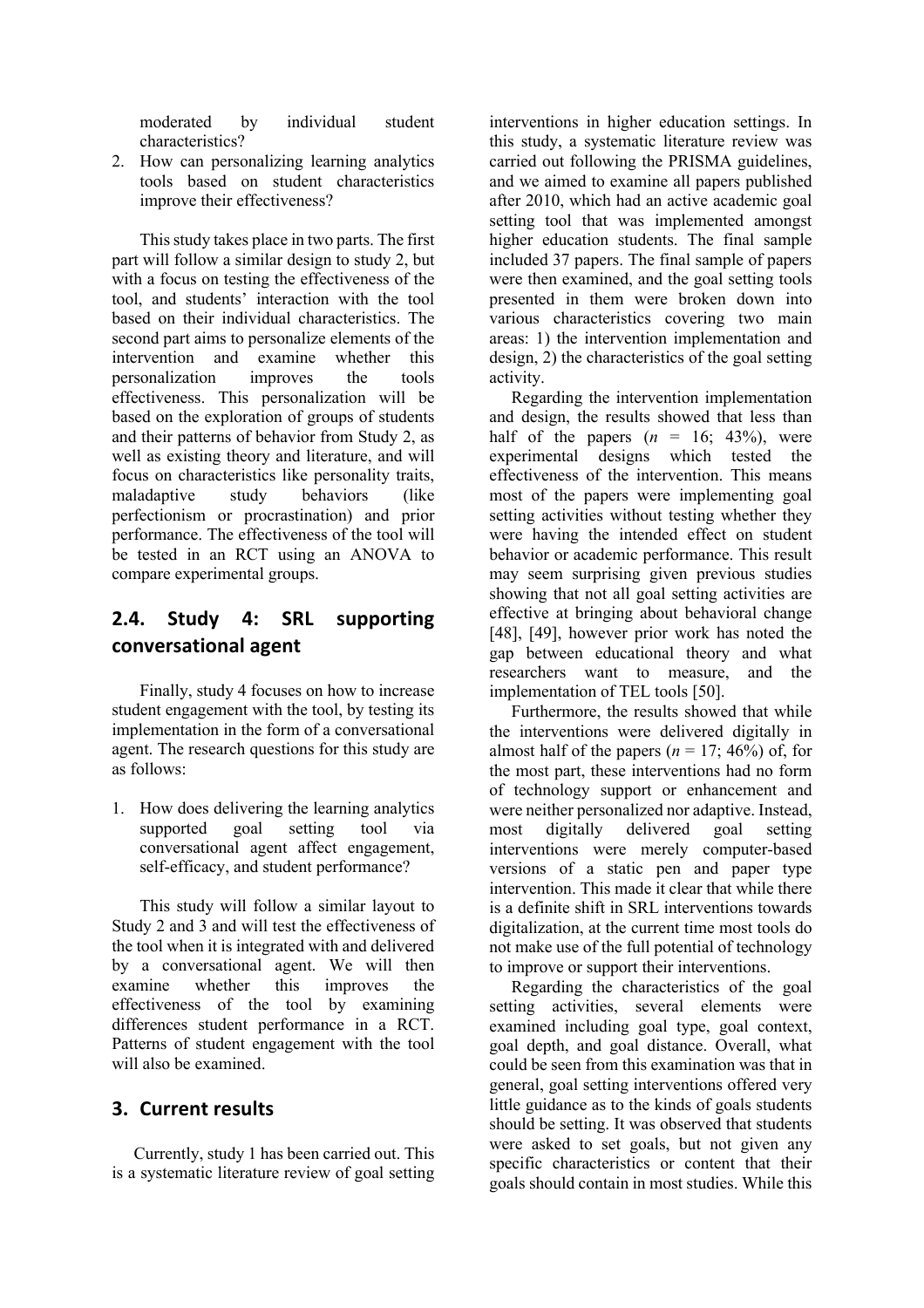allows for a lot of student autonomy, it is troubling in the face of prior research which shows that when unguided, students generally don't set very effective or meaningful goals, and that some types of goals are more effective at bringing about behavioral change than others [51].

The focus on unguided forms of goal setting, and non-experimental designs in the studies reviewed makes it hard to draw conclusions regarding the most effective way of scaffolding goal setting. However, the results did suggest that delivering interventions digitally, combining goal setting with support for other stages of the SRL cycle, and requiring that students set more detailed, specific goals were all associated with goal setting having a positive effect. From these results, it is clear that more studies are needed to actively examine the characteristics of effective goal setting interventions.

Taken together this suggests several things for the future of this project; 1) there is a disconnect between the existing literature on how to set effective academic goals, and the development of many of the goal setting tools implemented in previous literature. And 2) while these kinds of interventions tend to be delivered digitally, there is a lot of room for improvement in how technology and learning analytics can be used to support and enhance these tools.

# **4. Contribution to TEL domain**

While the TEL domain has been around for several decades, the last decade has seen a massive increase in its popularity in the average higher education classroom. As such, it is more important than ever to address how to best support students while learning in TEL environments. This project contributes to the understanding of how learning analytics can be efficiently implemented to support student SRL in online learning environments. It focuses on bridging the current gap in the scientific literature between learning analytics implementation and educational sciences theories. This project will also build on the literature available about the SRL cycle in academic environments and offer insight into how this process motivates behavioral change, and how this can be further supported in online learning environments. It will go on to explore

how learning analytics and conversational agents can be used to enhance goal setting interventions in TEL environments in order to make them more engaging and better tailored to the individual needs of students. With the results from this project, we aim to advance the understanding of how to best implement goal setting support tools within online environments, to help enhance students' SRL skills that are needed to succeed in an increasingly digital educational landscape.

While this project has wide-reaching scientific significance, it also has important practical significance. It will focus on using education sciences theories to shape learning analytics tools and offer insight into the role of individual student characteristics in shaping the way students interact with learning analytics tools. These insights can be used to form the basis of future research into, and development of, learning analytics tools. The rise of technology enhanced learning has highlighted the need to create tools which can support students learning in online environments in a personalized manner. The studies in this project aim to understand how learning analytics tools can best offer this support, and to create guidelines for the development of these tools in the future.

While several studies have examined the use of learning analytics to support performance, very few have focused on the use of learning analytics tools to support goal setting and goal monitoring. Furthermore, there is currently very limited research on how individual student characteristics like perfectionism or selfefficacy affect the way students interact with learning analytics tools, and to what extent these tools are effective for students who differ on these characteristics. This project aims to develop tools which can be used to offer personalized learning analytics supported SRL tools.

# **5. References**

[1] J. T. Schmidt, M. Tang, Digitalization in Education: Challenges, Trends and Transformative Potential, Führen und Managen in der digitalen Transformation (2020) 287–312. doi: 10.1007/978-3-658-28670-5\_16.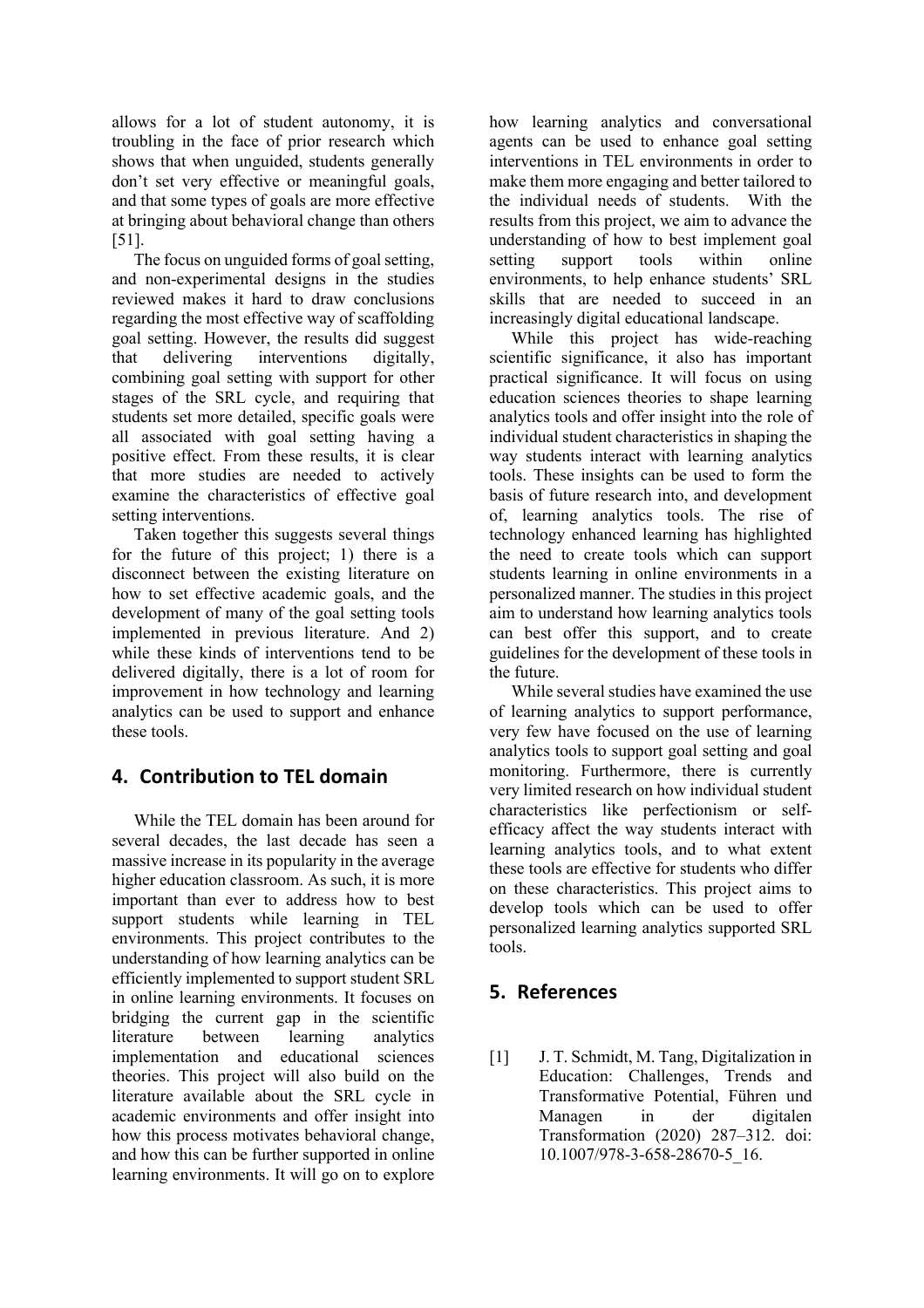- [2] H. Kauffman, A review of predictive factors of student success in and satisfaction with online learning, Research in Learning Technology 23 (2015). doi: 10.3402/RLT.V23.26507.
- [3] M. S. Kerr, K. Rynearson, M. C. Kerr, Student characteristics for online learning success, Internet and Higher Education 9 (2006). doi: 10.1016/J.IHEDUC.2006.03.002.
- [4] J. Holzer, M. Lüftenegger, S. Korlat, E. Pelikan, K. Salmela-Aro, C. Spiel, B. Schober, Higher Education in Times of COVID-19: University Students' Basic Need Satisfaction, Self-Regulated Learning, and Well-Being, AERA Open (2021) doi: 10.1177/23328584211003164.

- [5] L. Wong, Student Engagement with Online Resources and Its Impact on Learning Outcomes, Journal of Information Technology Education: Innovations in Practice 12 (2013) 129– 146. doi: 10.28945/1829.
- [6] R. A. Rasheed, A. Kamsin, N. A. Abdullah, Challenges in the online component of blended learning: A systematic review, Computers & Education 144 (2020). doi: 10.1016/J.COMPEDU.2019.103701.
- [7] B. J. Zimmerman, Self-Regulated Learning and Academic Achievement: An Overview, Educational Psychologist 25 (1990) 3–17. doi: 10.1207/S15326985EP2501\_2.
- [8] J. Broadbent, W. L. Poon, Selfregulated learning strategies & academic achievement in online higher education learning environments: A systematic review, The Internet and Higher Education 27 (2015) 1–13. doi: 10.1016/J.IHEDUC.2015.04.007.
- [9] J. Wong, M. Baars, D. Davis, T. van der Zee, G.-J. Houben, F. Paas, Supporting Self-Regulated Learning in Online Learning Environments and MOOCs: A Systematic Review, International Journal of Human-Computer Interaction 35 (2019) 356–373. doi: 10.1080/10447318.2018.1543084.
- [10] R. Pérez-Álvarez, J. Maldonado-Mahauad, M. Pérez-Sanagustín, Tools to Support Self-Regulated Learning in Online Environments: Literature Review, Lecture Notes in Computer

Science 11082 (2018) 16–30. doi: 10.1007/978-3-319-98572-5\_2.

- [11] M. Richardson, C. Abraham, R. Bond, Psychological correlates of university students' academic performance: A systematic review and meta-analysis, Psychological Bulletin 138 (2012) 353– 387. doi: 10.1037/A0026838.
- [12] R. A. Bjork, J. Dunlosky, N. Kornell, Self-Regulated Learning: Beliefs, Techniques, and Illusions, Annual Review of Psychology 64 (2013) 417– 444. doi: 10.1146/ANNUREV-PSYCH-113011-143823.
- [13] R. Azevedo, A. F. Hadwin, Scaffolding Self-regulated Learning and Metacognition – Implications for the Design of Computer-based Scaffolds, Instructional Science 33 (2005) 367– 379. doi: 10.1007/S11251-005-1272-9.
- [14] I. Jivet, J. Wong, M. Scheffel, M. Valle Torre, M. Specht, H. Drachsler, Quantum of choice: How learners' feedback monitoring decisions, goals and self-regulated learning skills are related, ACM International Conference Proceeding Series (2021) 416–427. doi: 10.1145/3448139.3448179.
- [15] E. Araka, E. Maina, R. Gitonga, R. Oboko, Research trends in measurement and intervention tools for self-regulated learning for e-learning environments systematic review (2008–2018), Research and Practice in Technology Enhanced Learning 15 (2020) 1-21. doi: 10.1186/S41039-020-00129-5.
- [16] R. S. Jansen, A. van Leeuwen, J. Janssen, S. Jak, and L. Kester, Selfregulated learning partially mediates the effect of self-regulated learning interventions on achievement in higher education: A meta-analysis, Educational Research Review 28 (2019). doi: 10.1016/J.EDUREV.2019.100292.
- [17] S. A. Karabenick, Seeking help in large college classes: A person-centered approach, Contemporary Educational Psychology 28 (2003). doi: 10.1016/S0361-476X(02)00012-7.
- [18] A. M. Ryan, P. R. Pintrich, C. Midgley, Avoiding Seeking Help in the Classroom: Who and Why?, Educational Psychology Review 13 (2001) 93–114. doi: 10.1023/A:1009013420053.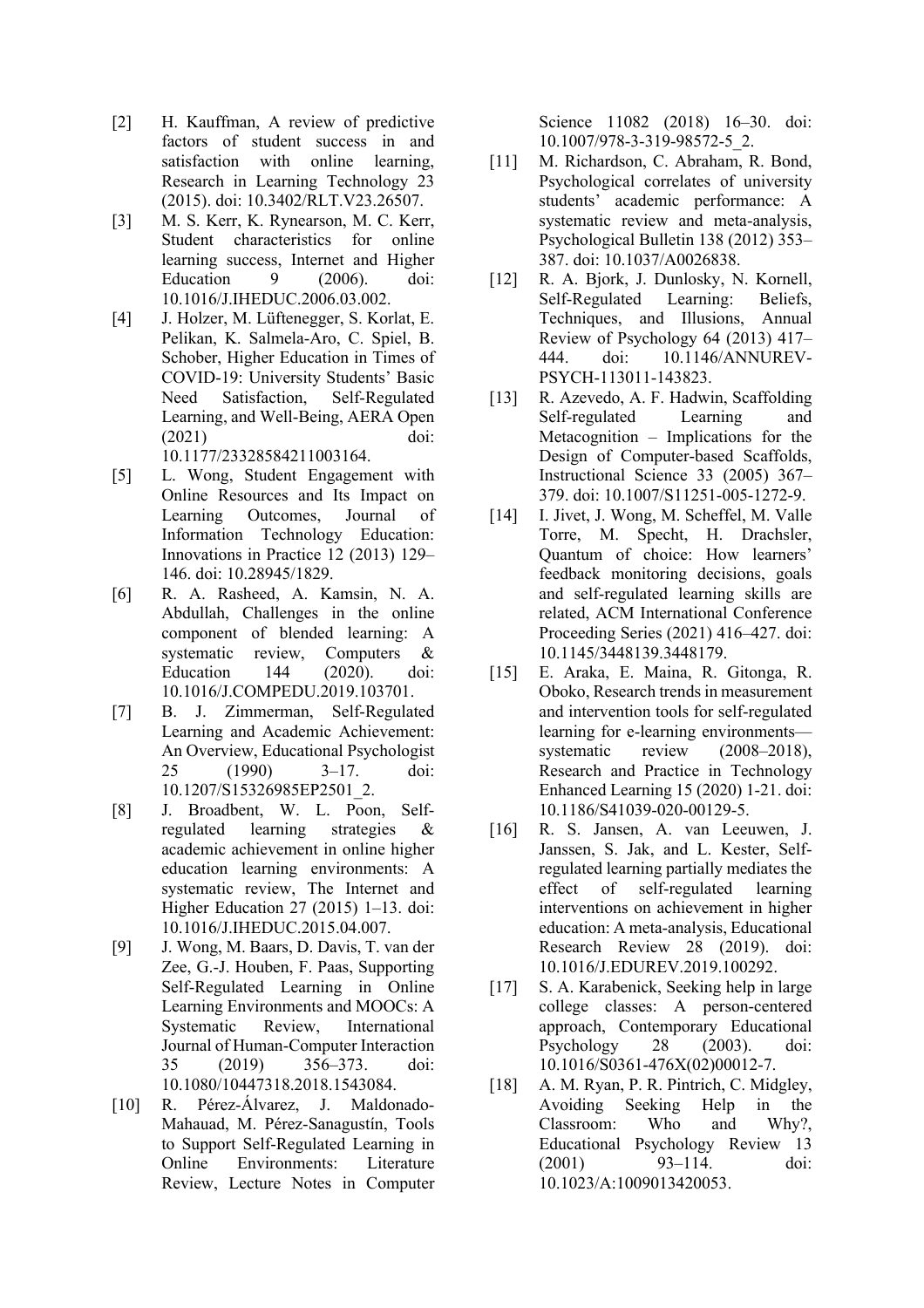- [19] L. Zheng, The effectiveness of selfregulated learning scaffolds on academic performance in computerbased learning environments: a metaanalysis, Asia Pacific Education Review 17 (2016) 187-202. doi: 10.1007/S12564-016-9426-9.
- [20] J. Bruso, J. Stefaniak, L. Bol, An examination of personality traits as a predictor of the use of self-regulated learning strategies and considerations for online instruction, Educational Technology Research and Development 68 (2020) 2659–2683. doi: 10.1007/S11423-020-09797-Y.
- [21] M. S. Polleys, A Study of Relationships between Self-Regulated Learning, Personality, and Achievement, Annual Meeting of the Mid-South Educational Research Association Report, Chattanooga, TN, 2002.
- [22] E. Panadero, A Review of Selfregulated Learning: Six Models and Four Directions for Research, Frontiers in Psychology (2017). doi: 10.3389/FPSYG.2017.00422.
- [23] M. Puustinen, L. Pulkkinen, Models of Self-regulated Learning: A review, Scandinavian Journal of Educational Research 45 (2001) 269–286. doi: 10.1080/00313830120074206.
- [24] B. J. Zimmerman, A. Bandura, M. Martinez-Pons, Self-Motivation for Academic Attainment: The Role of Self-Efficacy Beliefs and Personal Goal Setting, American Educational Research Journal 29 (1992) 663–676. doi: 10.3102/00028312029003663.
- [25] E. A. Locke, K. N. Shaw, L. M. Saari, G. P. Latham, Goal setting and task performance: 1969-1980, Psychological Bulletin 90 (1981)125–152. doi: 10.1037/0033-2909.90.1.125.
- [26] E. L. Deci, R. M. Ryan, Selfdetermination theory, in: P. A. M. Van Lange, A. W. Kruglanski, E. T. Higgins (Eds.), Handbook of Theories of Social Psychology, SAGE Publications Ltd, 2012, pp. 416–437. doi: 10.4135/9781446249215.N21.
- [27] J. Reeve, Self-determination theory applied to educational settings, in: E. L. Deci, R. M. Ryan, (Eds), Handbook of Self-Determination Research,

University of Rochester Press, 2002, pp.  $2-183$ .

- [28] J. Reeve, R. Ryan, E. L. Deci, Jang H, Understanding and promoting autonomous self-regulation: A selfdetermination theory perspective, in: D. H. Schunk and B. J. Zimmerman (Eds), Motivation and self-regulated learning: Theory, research, and applications, Lawrence Erlbaum Associates Publishers, 2008, pp. 223–244.
- [29] E. A. Locke, Toward a theory of task motivation and incentives, Organizational Behavior and Human Performance 3 (1968) 157-189. doi: 10.1016/0030-5073(68)90004-4.
- [30] N. Nurjannah, A. Setiawan, D. Rusdiana, M. Muslim, University students' ability in setting own learning goals on heat conductivity concept, Journal of Physics: Conference Series 1521 (2020). doi: 10.1088/1742- 6596/1521/2/022049.
- [31] K. Beckman, T. Apps, S. Bennett, B. Dalgarno, G. Kennedy, L. Lockyer, Self-regulation in open-ended online assignment tasks: the importance of initial task interpretation and goal setting, Studies in Higher Education 46 (2019) 821–835. doi: 10.1080/03075079.2019.1654450.
- [32] G. Oettingen, Future thought and behaviour change, European Review of Social Psychology 23 (2012) 1–63. doi: 10.1080/10463283.2011.643698.
- [33] G. Siemens, 1st International Conference on Learning Analytics and Knowledge, 2010. URL: https://tekri.athabascau.ca/analytics/.
- [34] P. H. Winne, Construct and consequential validity for learning analytics based on trace data, Computers in Human Behavior 112 (2020). doi: 10.1016/J.CHB.2020.106457.
- [35] P. H. Winne, Learning Analytics for Self-Regulated Learning, in: C. Lang, G. Siemens, A. Wise, D. Gašević (Eds), Handbook of Learning Analytics, Society for Learning Analytics Research, 2017, 241–249. doi: 10.18608/HLA17.021.
- [36] O. Viberg, M. Khalil, M. Baars, Selfregulated learning and learning analytics in online learning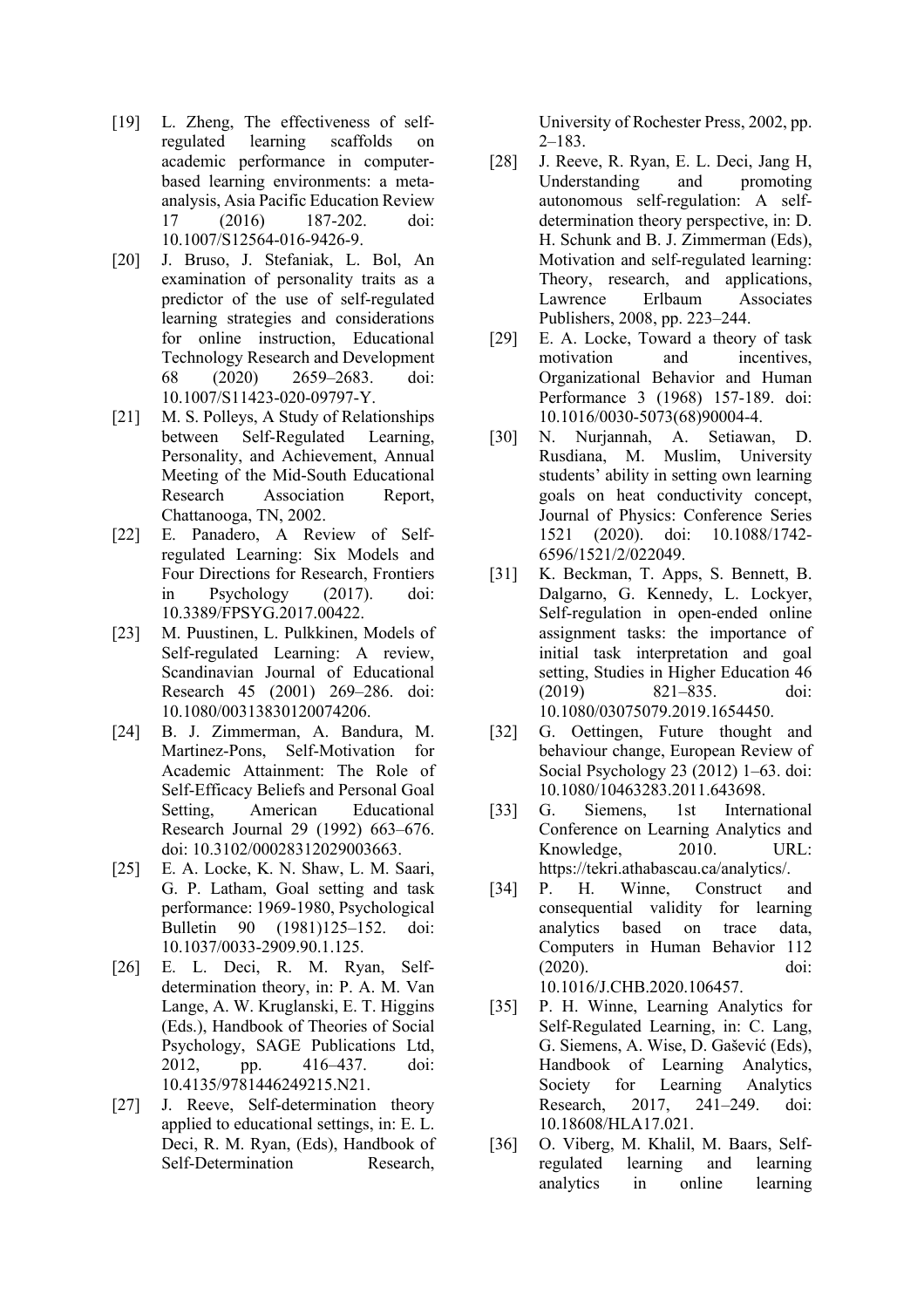environments: A review of empirical research, ACM International Conference Proceeding Series (2020) 524–533. doi: 10.1145/3375462.3375483.

- [37] J. van der Graaf, I. Molenaar, L. Lim, Y. Fan, K. Engelmann, D. Gašević, M. Bannert, Facilitating self-regulated learning with personalized scaffolds on student's own regulation activities, Companion Proceedings 10th International Conference on Learning Analytics & Knowledge (2020) 46–48.
- [38] M. Bannert, I. Molenar, R. Azevedo, S. Järvelä, D. Gašević, Relevance of Learning analytics to measure and support students' learning in adaptive educational technologies, ACM International Conference Proceeding Series (2017) 568–569. doi: 10.1145/3027385.3029463.
- [39] M. Rahmani Hanzaki C. Demmans Epp, The Effect of Personality and Course Attributes on Academic Performance in MOOCs, Lecture Notes in Computer Science 11082 (2018) 497–509. doi: 10.1007/978-3-319-98572-5\_38.
- [40] A. Tlili, F. Essalmi, M. Jemni, Kinshuk, N. S. Chen, Role of personality in computer based learning, Computers in Human Behavior 64 (2016) 805–813. doi: 10.1016/J.CHB.2016.07.043.
- [41] G. Wang, Y. Wang, X. Gai, A Meta-Analysis of the Effects of Mental Contrasting With Implementation Intentions on Goal Attainment. Frontiers in Psychology (2021). doi: 10.3389/FPSYG.2021.565202.
- [42] I. Dekker, E. M. de Jong, M. C. Schippers, M. de Bruijn-Smolders, A. Alexiou, B. Giesbers, Optimizing students' mental health and academic performance: AI-enhanced life crafting, Frontiers in Psychology 11 (2020). doi: 10.3389/FPSYG.2020.01063.
- [43] S. Demetriadis, A. Karakostas, T. Tsiatsos, S. Caballé, Y. Dimitriadis, A. Weinberger, P. M. Papadopoulos, G. Palaigeorgiou, C. Tsimpanis, M. Hodges, Towards Integrating Conversational Agents and Learning Analytics in MOOCs, Lecture Notes on Data Engineering and Communications Technologies 17 (2018) 1061-1072. doi: 10.1007/978-3-319-75928-9\_98.
- [44] B. Sun, S. Lai, C. Xu, R. Xiao, Y. Wei, Y. Xiao, Differences of online learning behaviors and eye-movement between students having different personality traits, MIE 2017 Proceedings of the 1st ACM SIGCHI International Workshop on Multimodal Interaction for Education (2017) 71–75. doi: 10.1145/3139513.3139527.
- [45] G. Sedrakyan, J. Malmberg, K. Verbert, S. Järvelä, P. A. Kirschner, Linking learning behavior analytics and learning science concepts: Designing a learning analytics dashboard for feedback to support learning regulation, Computers in Human Behavior 107 (2020). doi: 10.1016/J.CHB.2018.05.004.
- [46] J. Wong, M. Baars, B. B. de Koning, T. van der Zee, D. Davis, M. Khalil, G. J. Houben, F. Paas, Educational Theories and Learning Analytics: From Data to Knowledge, in: D. Ifenthaler, D. K. Mah, J. Y. K. Yau (Eds), Utilizing learning analytics to support study success, Springer, 2018, pp. 3–25. doi: 10.1007/978-3-319-64792-0\_1.
- [47] D. Moher, A. Liberati, J. Tetzlaff, D. G. Altman, T. P. Group, Preferred Reporting Items for Systematic Reviews and Meta-Analyses: The PRISMA Statement, PLOS Medicine (2009). doi: 10.1371/JOURNAL.PMED.1000097.
- [48] T. R. Chidester, W. C. Grigsby, A Meta-Analysis of the Goal Setting-Performance Literature, Academy of Management Proceedings 1984 (2017) 202-206. doi: 10.5465/AMBPP.1984.4978779.
- [49] T. Epton, S. Currie, and C. J. Armitage, Unique effects of setting goals on behavior change: Systematic review and meta-analysis, Journal of consulting and clinical psychology (2017) 1182–1198. doi: 10.1037/CCP0000260.
- [50] I. Jivet, M. Scheffel, M. Specht, H. Drachsler, License to Evaluate: Preparing Learning Analytics Dashboards for Educational Practice, Proceedings of the 8th International Conference on Learning Analytics and Knowledge (2018). doi: 10.1145/3170358.
- [51] L. McCardle, E. A. Webster, A. Haffey, A. F. Hadwin, Examining students' selfset goals for self-regulated learning: